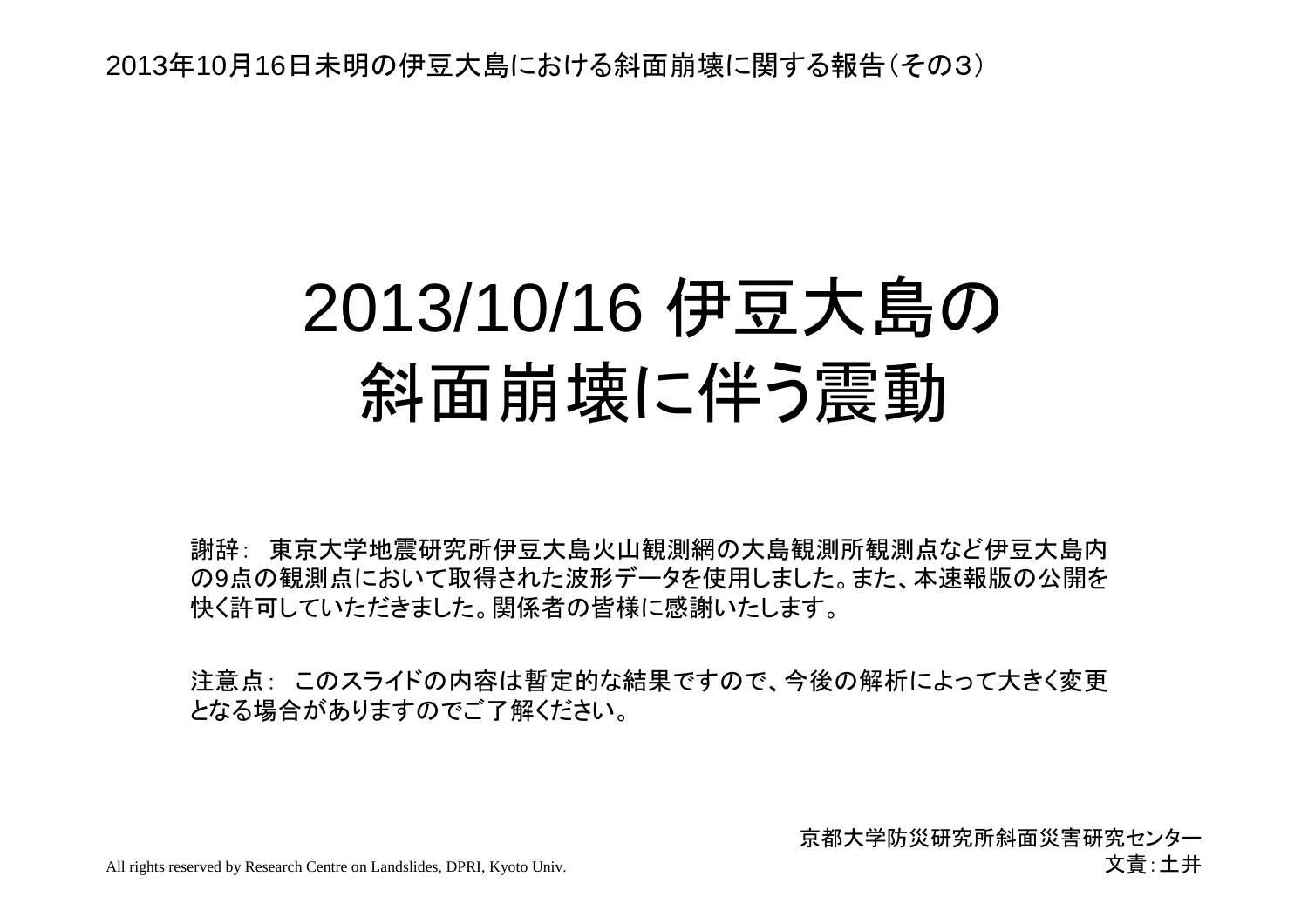概要

- 2013/10/16 00:00-06:00 に東京大学地震研究所伊豆大島火山観測網の地震観測点で取得された連続地震波形記録を目で見て、特徴的な波群がないかを探した。
- 00:00-02:00 には顕著な波群が見られなかった。
- 02:00-04:00 にかけて継続時間が長く(30秒から数分程度)、常時微動とは異なる様相を示した波群が複数回、およそ同時(数秒程度の違い)に複数の観測点で記録されていた。
- 04:00-06:00 においては顕著な波群は少数にとどまった。
- 検出された波群の卓越周期は 1~数 Hz 程度であった。<br>- 電乱の明光はカリカ岩地にくの知迦上で見も思い
- 震動の開始時刻は崩壊地近くの観測点で最も早い。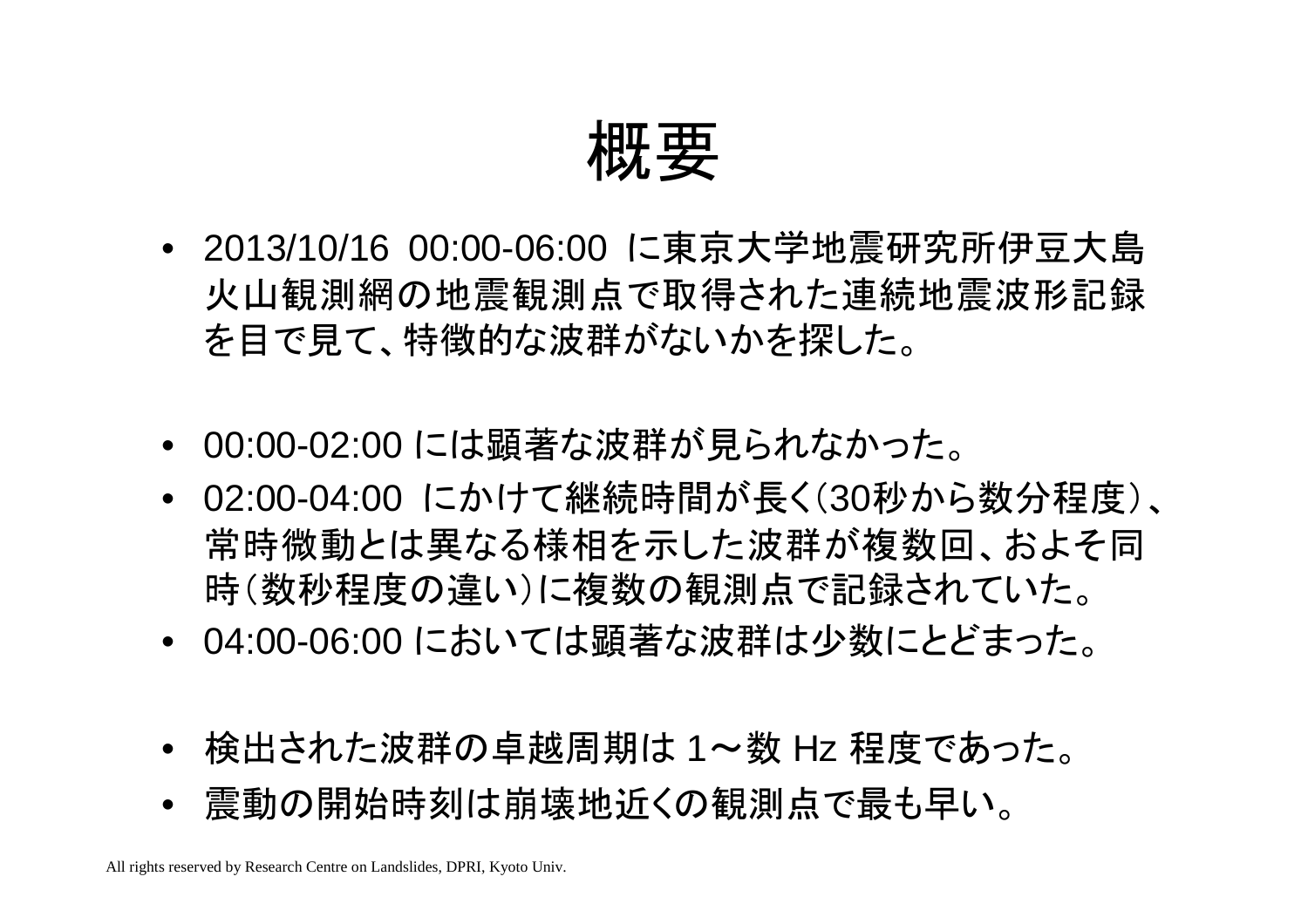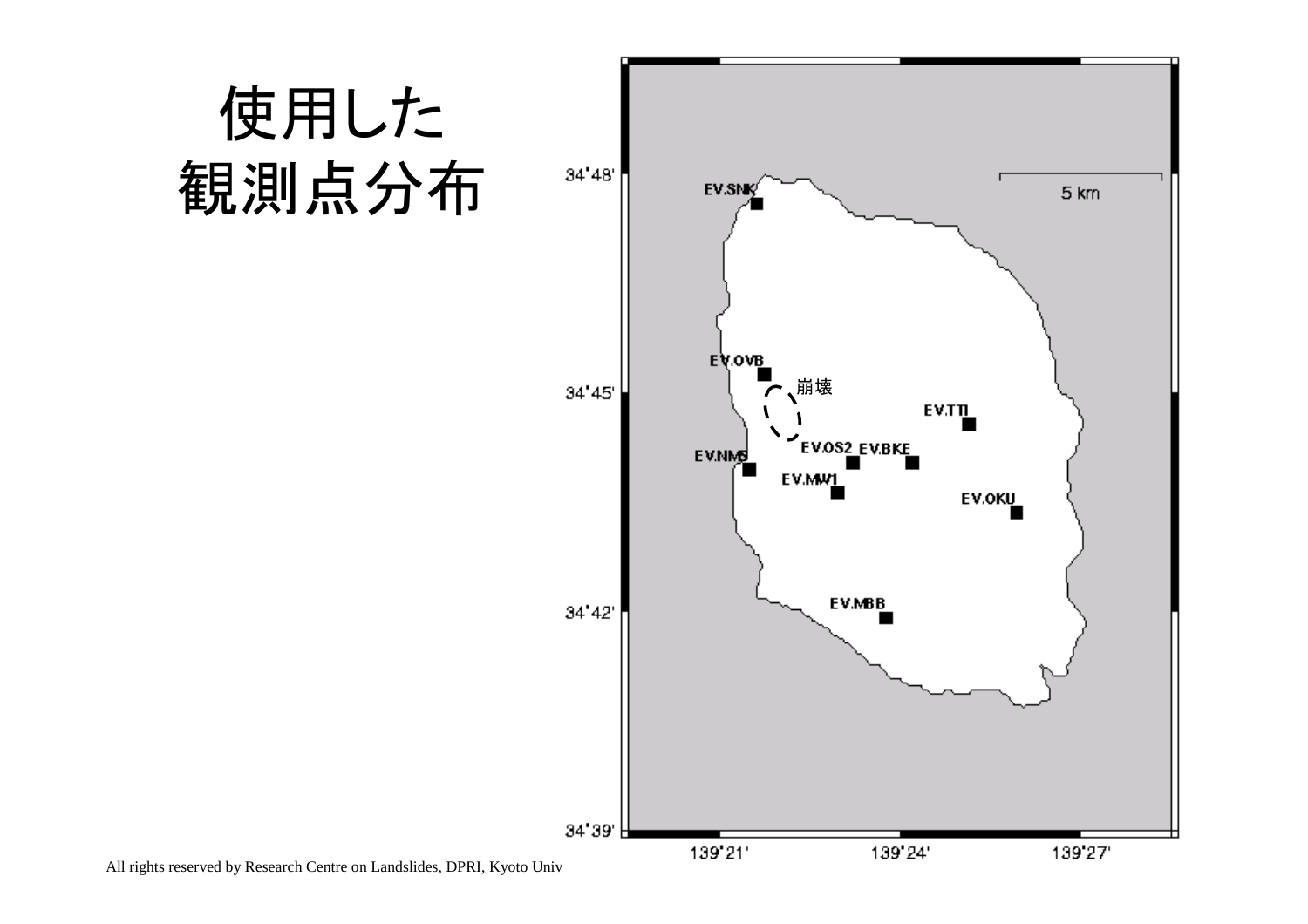## 02:00-04:00の連続波形記録(生波形)



All rights reserved by Research Centre on Landslides, DPRI, Kyoto Univ.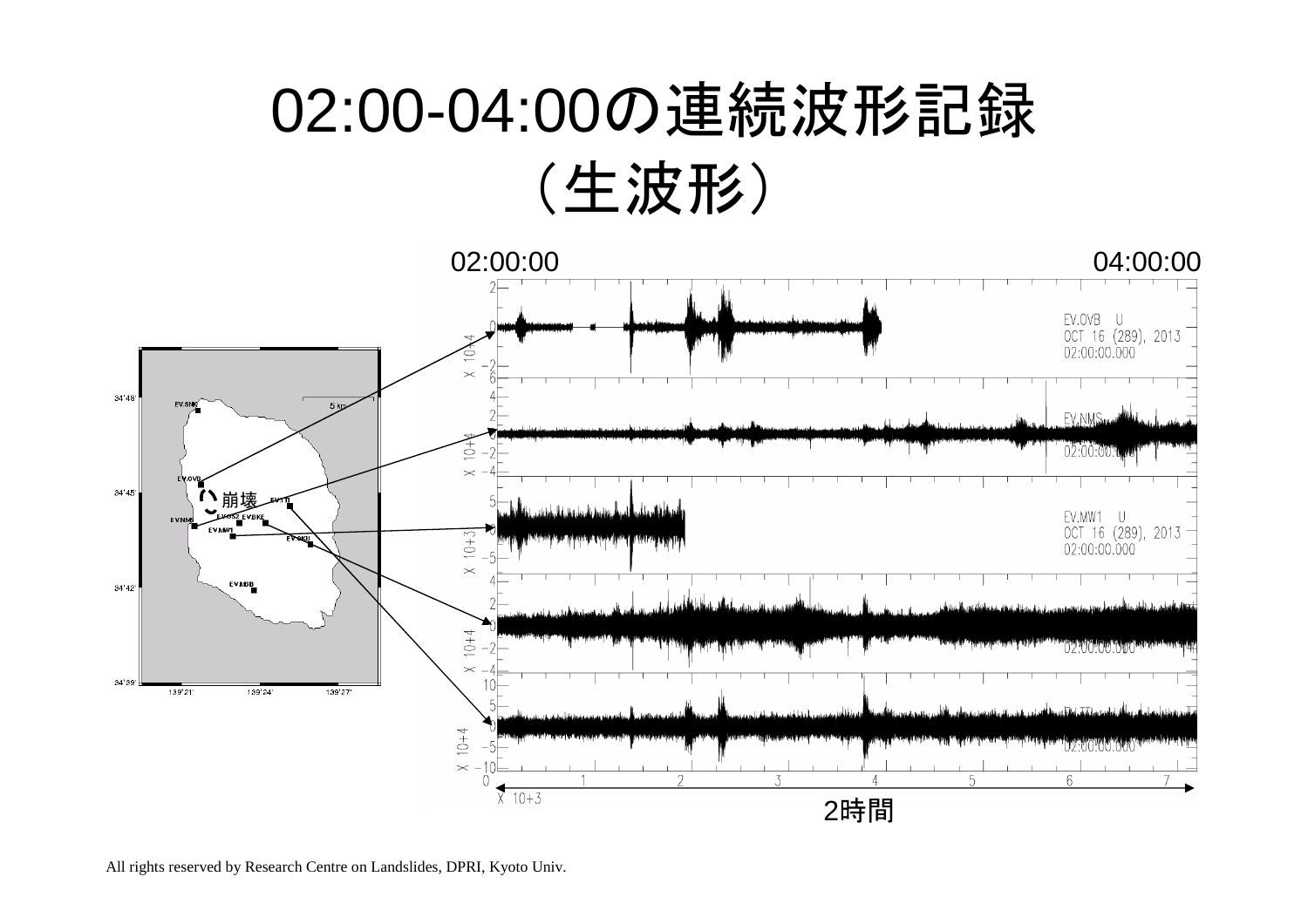## 02:00-04:00の連続波形記録( 2-6 Hz のバンドパスフィルター後)



All rights reserved by Research Centre on Landslides, DPRI, Kyoto Univ.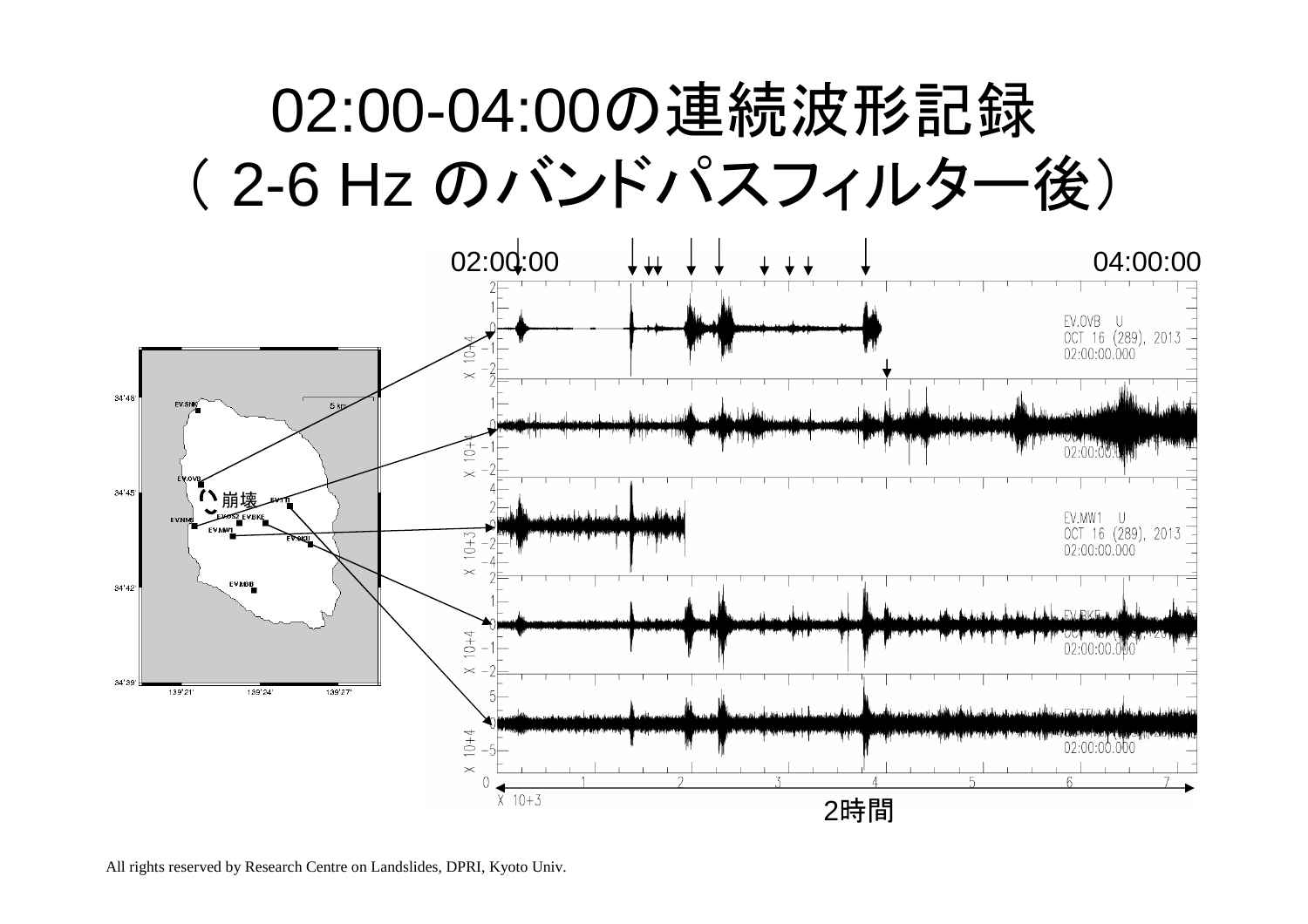

All rights reserved by Research Centre on Landslides, DPRI, Kyoto Univ.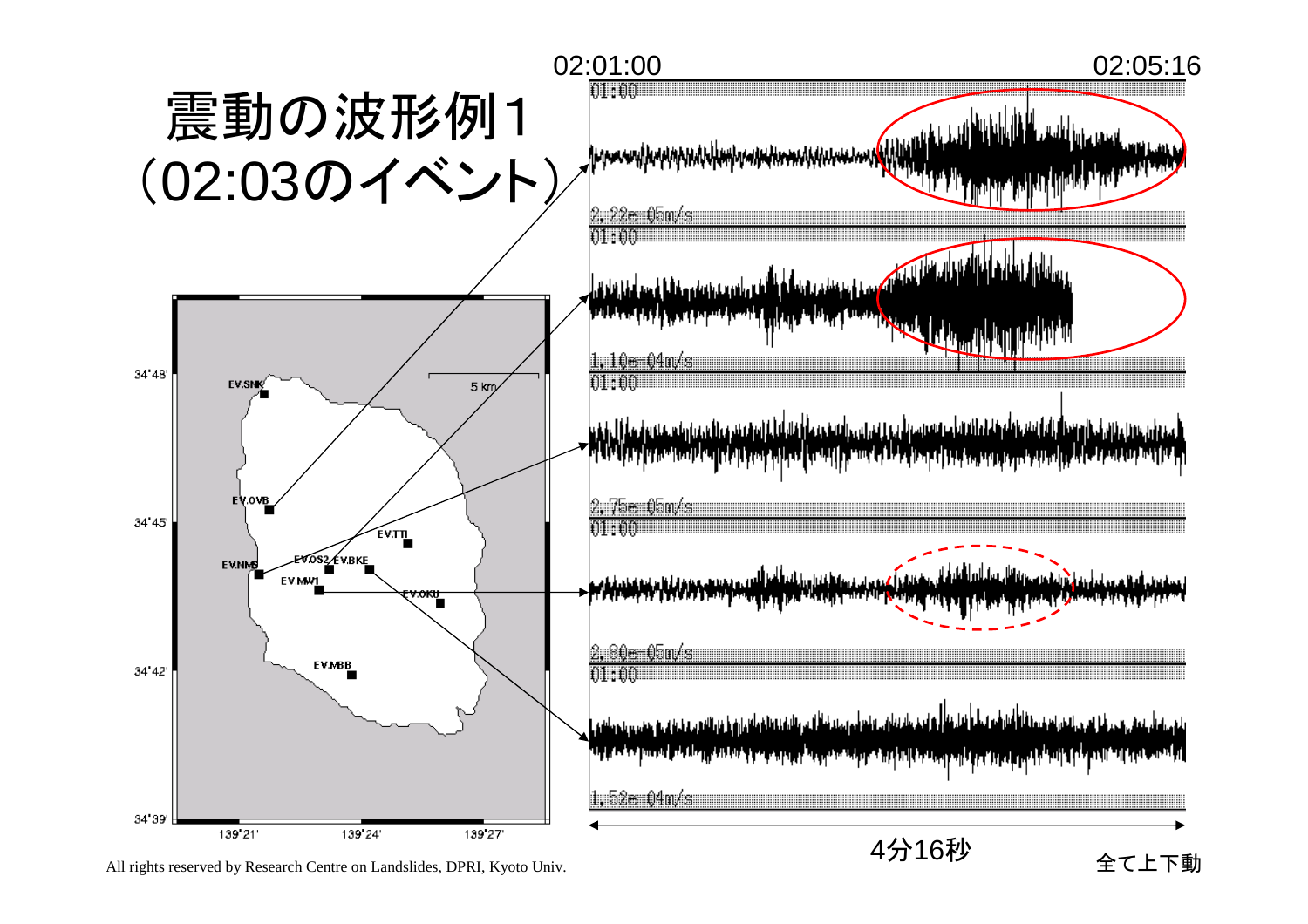

All rights reserved by Research Centre on Landslides, DPRI, Kyoto Univ.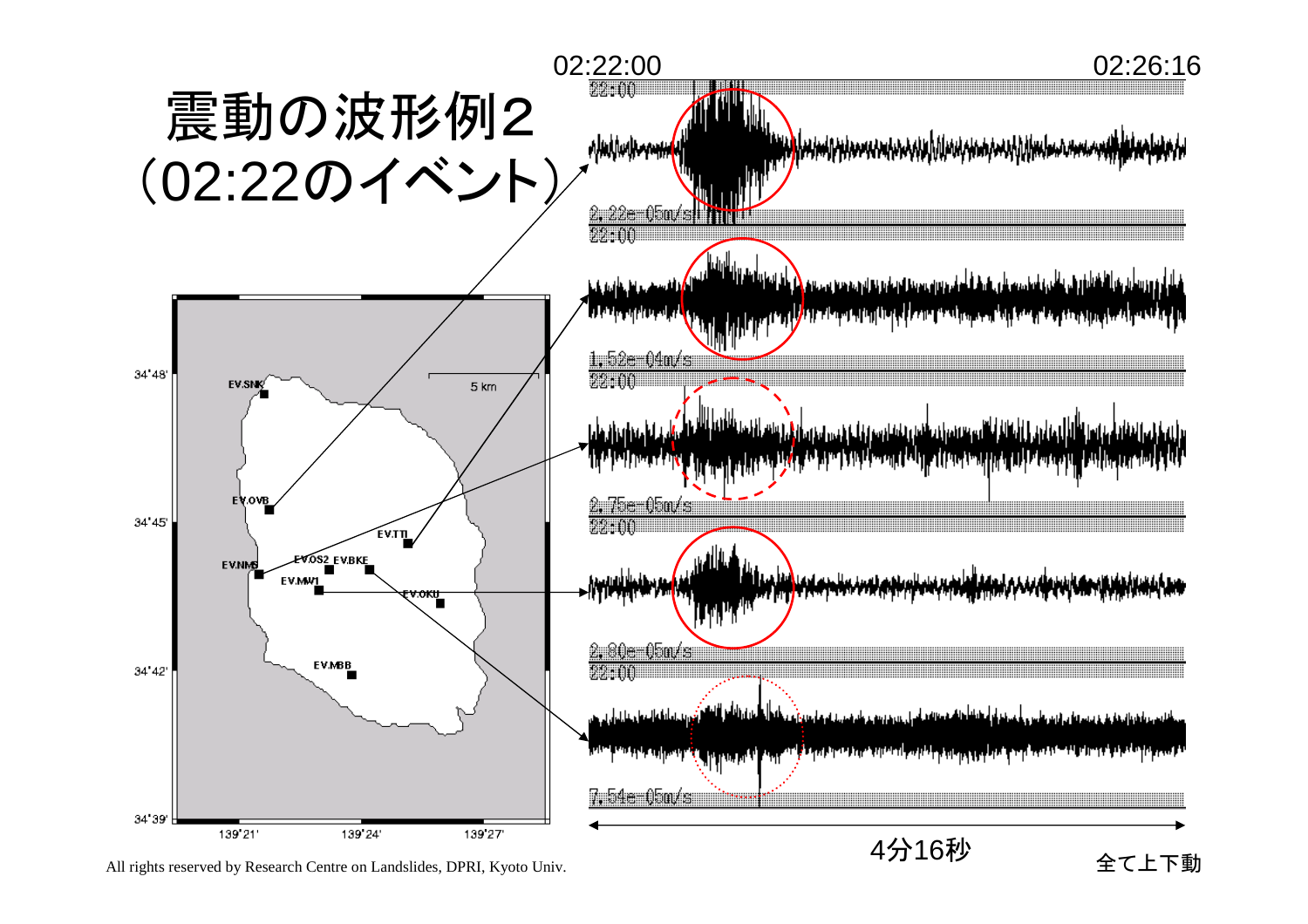

All rights reserved by Research Centre on Landslides, DPRI, Kyoto Univ.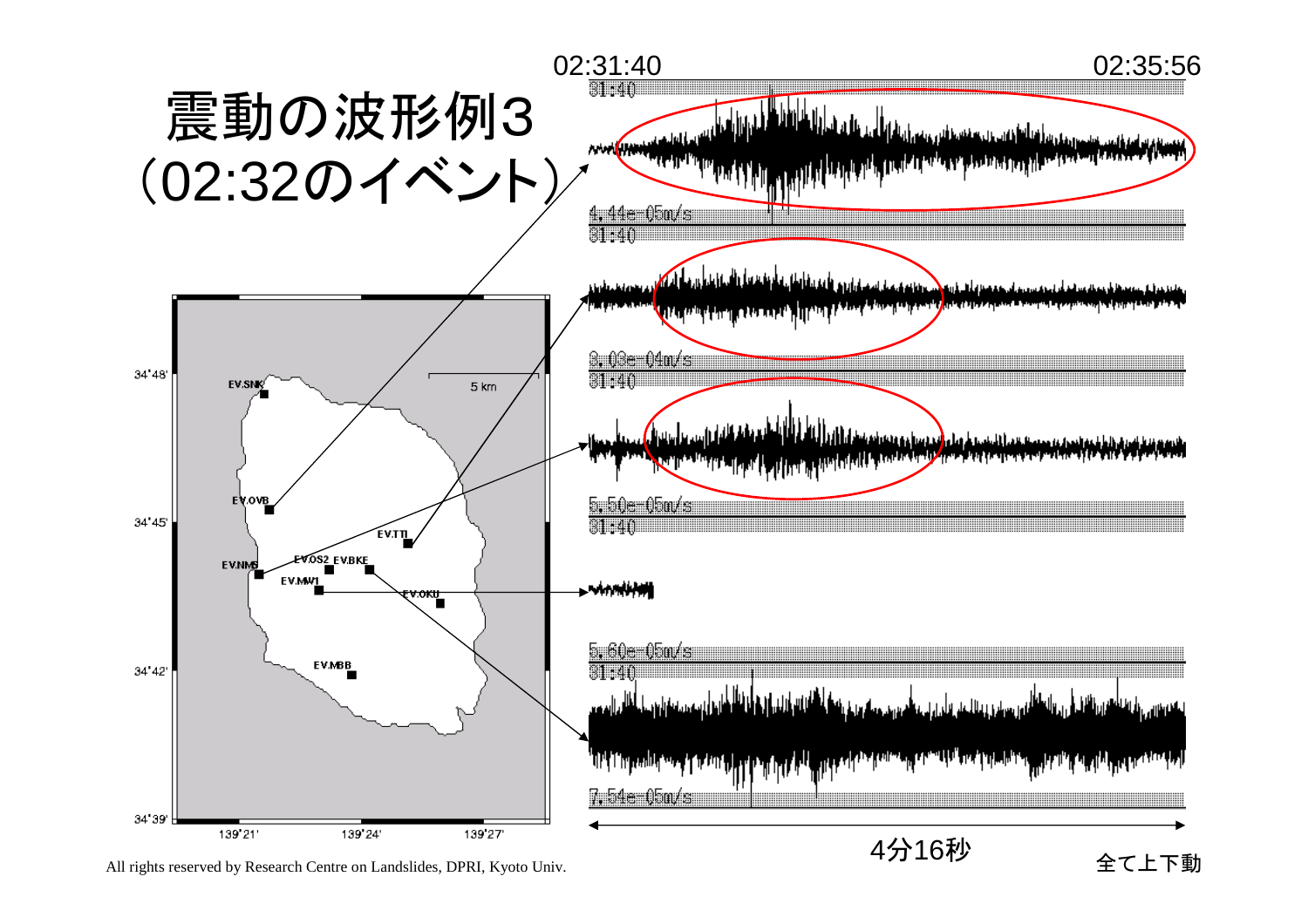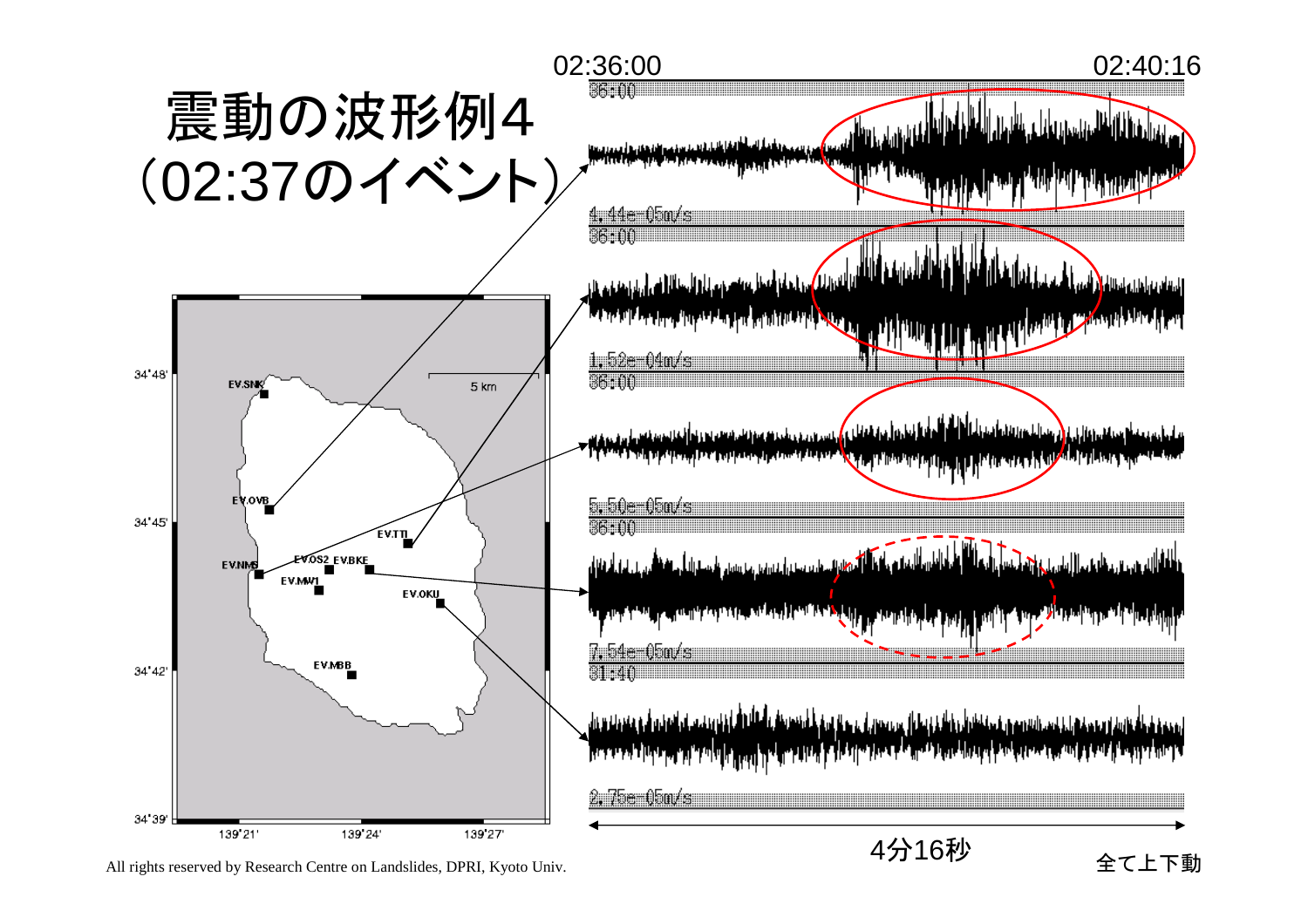

All rights reserved by Research Centre on Landslides, DPRI, Kyoto Univ.